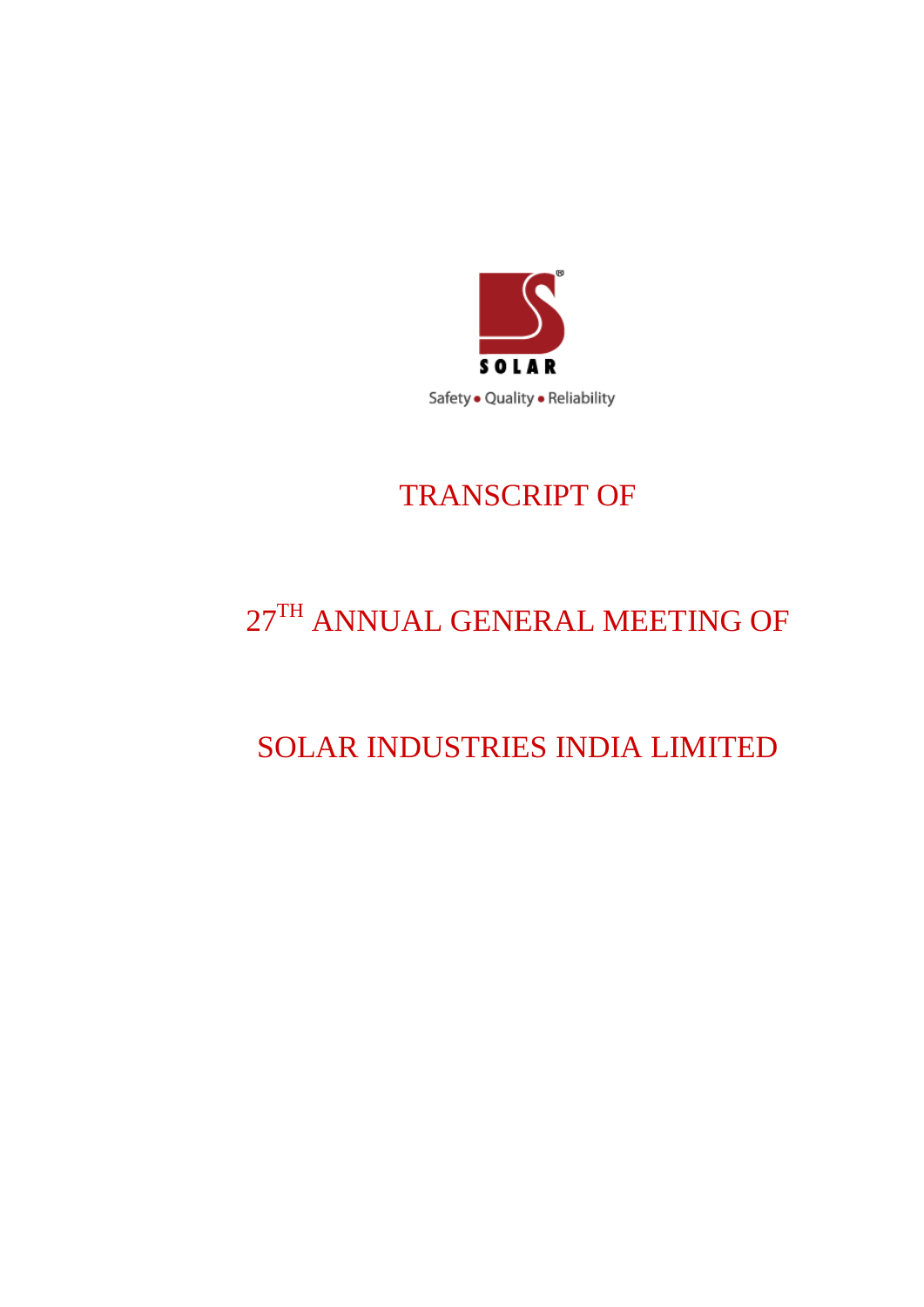# **CS Khushboo Pasari – Company Secretary, Solar Industries India Limited:**

Dear valued shareholders, directors, invitees, Ladies and Gentlemen, a very Good Morning and a warm welcome to the 27<sup>th</sup> Annual General Meeting of Solar Industries India Limited. I'm Khushboo Pasari, Company Secretary and Compliance Officer of the Company. It's 11.30a.m. and the time to begin the proceedings for this meeting. This meeting is being held today through video conferencing as permitted by the various circulars of Ministry of Corporate Affairs and Securities and Exchange Board of India.

Before I hand over the proceedings to the Chairman of the Board Shri Satyanarayanji Nuwal to declare the meeting open, I would like to draw attention of the Members to few important points. I would like to inform that the proceedings of this meeting are being recorded.

During the meeting, the participants would be on mute. The joining to this meeting was opened 15 minutes before the scheduled time of the commencement of the meeting, which is 11:30 a.m. and it will remain open for another 15 minutes after the end of the meeting.

As mentioned in the notice, the facility of participation at the AGM through video conferencing has been made available to the members on first come, first serve basis. Live streaming of this meeting is being webcast on NSDL's website.

Subsequent to the Circular of  $8<sup>th</sup>$ April 2020 issued by Ministry of Corporate Affairs, the facility to appoint proxy to attend and cast votes for the members is not available for this AGM. However, the bodies corporate are entitled to appoint authorized representatives to attend the AGM through video conferencing and cast their votes through e-voting.

The registered office of the Company is situated at Nagpur and shall be deemed as the venue for this AGM and the proceedings of the AGM shall be deemed to be conducted at the registered office of the Company.

The Register of Directors and Key Managerial Personnel, the Register of Contracts or Arrangements, has been made available electronically for inspection by the members during the AGM. Members seeking inspection of such documents can send their requests to [investor.relations@Solargroup.com.](mailto:investor.relations@Solargroup.com)

The Company has received requests from few members to register them as a speaker at the meeting. Accordingly, the floor will be open for them to ask questions or express their views. It may be noted that the Company reserves the right to limit the number of members asking questions depending on the availability of time. The moderator CS Jayanee Puranik will facilitate this session of Q&A once the Chairman opens the floor for the question and answers. The shareholders who have not registered as speakers would not be allowed to speak and raise their queries during the Annual General Meeting.

For any Technical Support in connection with the AGM members may contact the helpline numbers mentioned in the notice calling Annual General Meeting. With this I hand over the proceedings to the Chairman Sir, thank you.

#### **Shri Satyanarayan Nuwal – Chairman, Solar Industries India Limited:**

Thank you Khushboo. Good morning, ladies and gentlemen. I extend a heartiest welcome to each one of you present at that  $27<sup>th</sup>$  Annual General Meeting of your Company.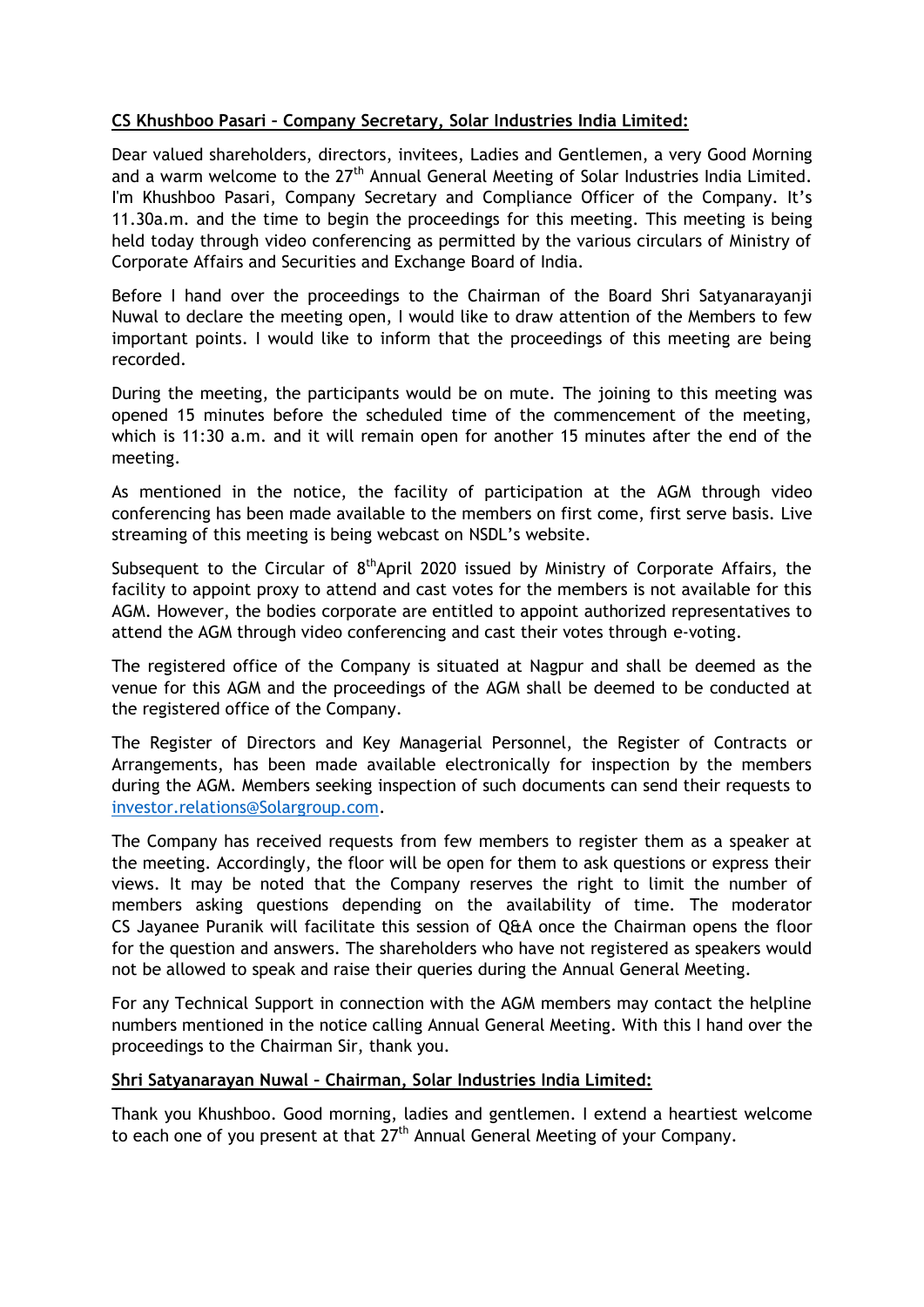This is the Third time Solar Industries India Limited is convening its AGM through video conferencing and I thank all of you for your participation.

Khushboo, there is requisite quorum present for this meeting ?

#### **CS Khushboo Pasari – Company Secretary, Solar Industries India Limited:**

Yes, Chairman Sir. We have over 50 Members present for the Annual General Meeting and we can now commence the proceedings of this meeting.

#### **Shri Satyanarayan Nuwal – Chairman, Solar Industries India Limited:**

OK, thank you, thank you Khushboo. The Company Secretary informed me that we have sufficient quorum of members participating through video conferencing. Accordingly, the meeting is properly constituted, and I call this meeting to order.

Before we start the proceeding of the meeting, I request my colleagues and Key Managerial Personnel of your Company to introduce themselves.

Shri Manish Nuwal

#### **Shri Manish Nuwal – Managing Director & CEO, Solar Industries India Limited:**

I, Manish Nuwal, Managing Director and CEO of the Company, hereby attending the  $27<sup>th</sup>$ AGM of Solar Industries India Limited through video conferencing from my hotel room outside Nagpur.

#### **Shri Satyanarayan Nuwal – Chairman, Solar Industries India Limited:**

Shri Suresh Menon.

#### **Shri Suresh Menon – Executive Director, Solar Industries India Limited:**

I, Suresh Menon, Executive Director of the Company, hereby attending the  $27<sup>th</sup>AGM$  of Solar Industries India Limited through video conferencing from Nagpur.

#### **Shri Satyanarayan Nuwal – Chairman, Solar Industries India Limited:**

Shri Milind Deshmukh.

#### **Shri Milind Deshmukh – Executive Director, Solar Industries India Limited:**

I'm Milind Deshmukh, Executive Director of the Company, hereby attending the 27<sup>th</sup> Annual General Meeting of Solar Industries India Limited through video conferencing from Nagpur.

#### **Shri Satyanarayan Nuwal – Chairman, Solar Industries India Limited:**

Shri Dilipji Patel

#### **Shri Dilip Patel – Non Executive Independent Director, Solar Industries India Limited:**

I, Dilip Patel, Independent Director and Chairman of Audit Committee of Solar Industries India Limited, hereby attending the 27<sup>th</sup>Annual General Meeting through video conferencing from my residence in Mumbai.

#### **Shri Satyanarayan Nuwal – Chairman, Solar Industries India Limited:**

Shri Amrendra Verma.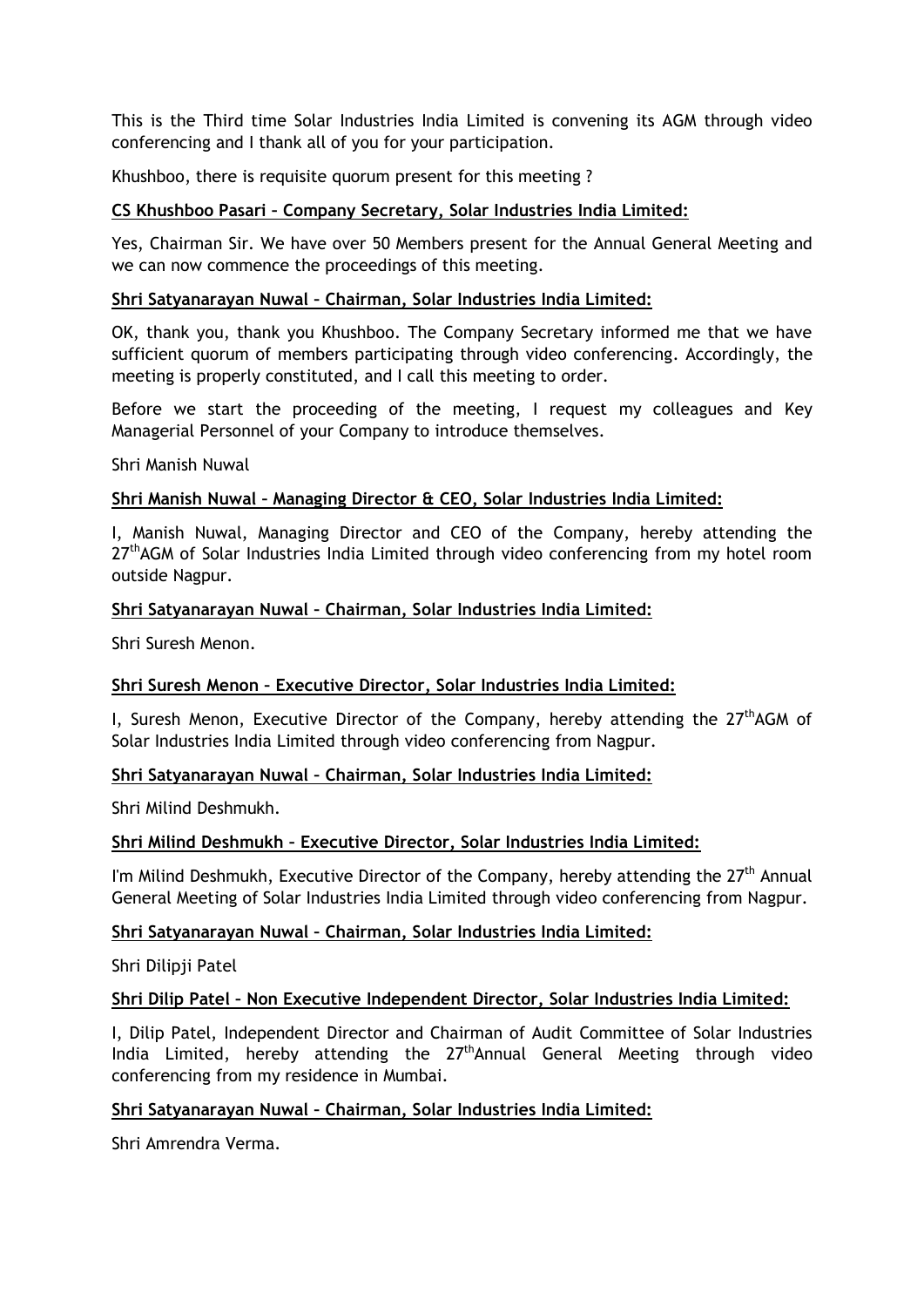# **Shri Amrendra Verma – Non Executive Independent Director, Solar Industries India Limited:**

Hey, I'm Amrendra Verma, Non-Executive Independent Director of the Company. Attending the 27<sup>th</sup>AnnualGeneral Meeting of Solar Industries India Limited from my residence at Patna. I'm also the Chairman of Nomination and Remuneration Committee and also of Stakeholder Relationship Committee of the Company.

Thank You.

# **Shri Satyanarayan Nuwal – Chairman, Solar Industries India Limited:**

Shri Ajai Nigam

# **Shri Ajai Nigam – Non Executive Independent Director, Solar Industries India Limited:**

Yes Sir, I Ajay Nigam, Non-Executive Independent Director of the Company. I hereby attend this AGM through video conferencing from my residence at Nagpur. So, I'm able to see other members also. Thank you.

# **Shri Satyanarayan Nuwal – Chairman, Solar Industries India Limited:**

Thank you.

Smt. Sujitha Karnad.

# **Smt. Sujitha Karnad – Non Executive Independent Director, Solar Industries India Limited:**

I, Sujitha Karnad, Non-Executive Independent Director of Solar Industries India Limited. I'm attending this AGM through video conference from Bangalore. Thank you.

#### **Shri Satyanarayan Nuwal – Chairman, Solar Industries India Limited:**

Shri Sanjayji Sinha.

#### **CS Khushboo Pasari – Company Secretary, Solar Industries India Limited:**

Shri Sanjay Sinha has joined the meeting but due to some technical glitch he is unable to introduce himself. He is an Additional Director of the Company. Sir, I can see you now. Sanjay Sinha Sir, are you there?

Yes OK,

# **Shri Satyanarayan Nuwal – Chairman, Solar Industries India Limited:**

Shri Moneesh Agrawal.

#### **Shri Moneesh Agrawal – Jt. Chief Financial Officer, Solar Industries India Limited:**

I, Moneesh Agarwal, joint CFO of Solar Industries India Limited, hereby attending the 27<sup>th</sup>AGM from Nagpur.

#### **Shri Satyanarayan Nuwal – Chairman, Solar Industries India Limited:**

Smt. Shalinee Mandhana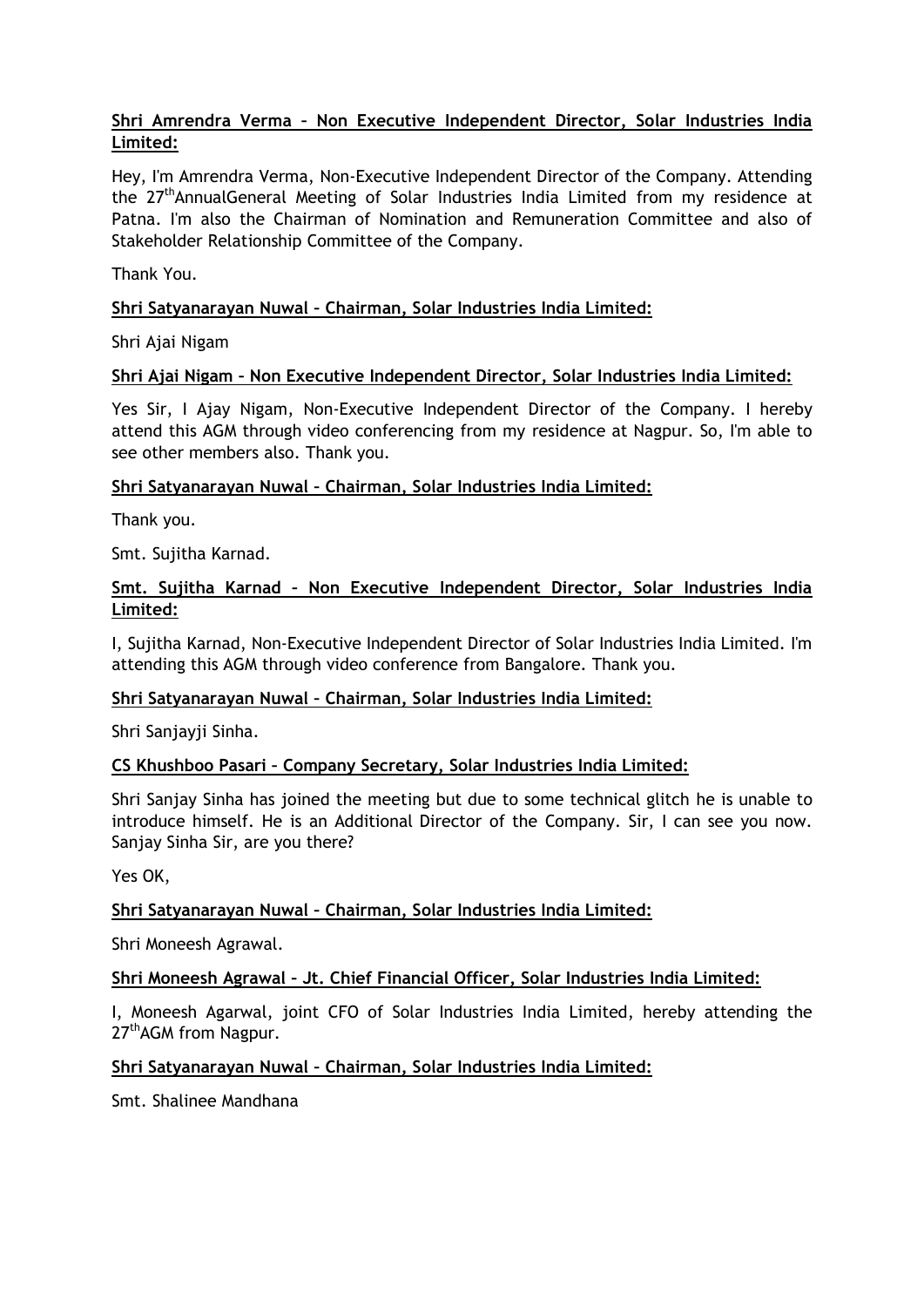# **Smt. Shalinee Mandhana - Jt. Chief Financial Officer, Solar Industries India Limited:**

I, Shalini Mandhana, Joint CFO of the Company, hereby attending the Annual General Meeting of Solar Industries India Limited through video conferencing from Nagpur. Thank you.

#### **CS Khushboo Pasari – Company Secretary, Solar Industries India Limited:**

Thanks Shalinee.

# **Shri Satyanarayan Nuwal – Chairman, Solar Industries India Limited: -**

Over to you Khushboo.

#### **CS Khushboo Pasari – Company Secretary, Solar Industries India Limited:**

Apart from Board members and KMPs', we also have key executives and senior management joining from their respective locations.

We recognize the presence of the statutory auditors Shri Pramodji Bafna on behalf of SRBC and Co. LLP, joint auditors Shri Akshay Rathi on behalf of Akshay Rathi & Associates, Secretarial Auditor Shri Anantji Khamankar on behalf of Anant B Khamankar & Co.,Cost Auditors Shri Deepak Khanuja, Partner of M/s Khanuja Patra& Associates.

#### **Shri Satyanarayan Nuwal – Chairman, Solar Industries India Limited:**

I would now request CS Khushboo Pasari, Company Secretary and Compliance Officer to take us through the instructions regarding the e-voting process.

#### **CS Khushboo Pasari – Company Secretary, Solar Industries India Limited:**

Thank you, Chairman Sir. The Company has taken all feasible efforts under the current circumstances to enable Members to participate through video conference and vote for this AGM. The Company provided remote e-voting facility to all the persons who were members as on 3<sup>rd</sup> June, 2022 being the cut off date to cast their votes electronically on all resolutions as set forth in the notice.

Members may please note that there will be no voting by show of hands as the resolutions have already been put to vote through remote e-voting, and the requirement to propose and second is not applicable.

Members who have not casted their votes yet electronically and who are participating in the meeting will have an opportunity to cast their votes during the meeting through the evoting system provided by NSDL.

Members can click on the vote tab on the video conference screen to avail the set feature. Members are requested to refer to the instructions provided in the notice or appearing on the video conference page for a seamless participation through video conference. In case members face any difficulty, they may reach out on the helpline numbers.

Shri Tushar Pahade of M/s T. S. Pahade and Associates, practicing Company Secretaries has been appointed as the Scrutinizer to scrutinize the remote e-voting process and the evoting system during the meeting in a fair and transparent manner.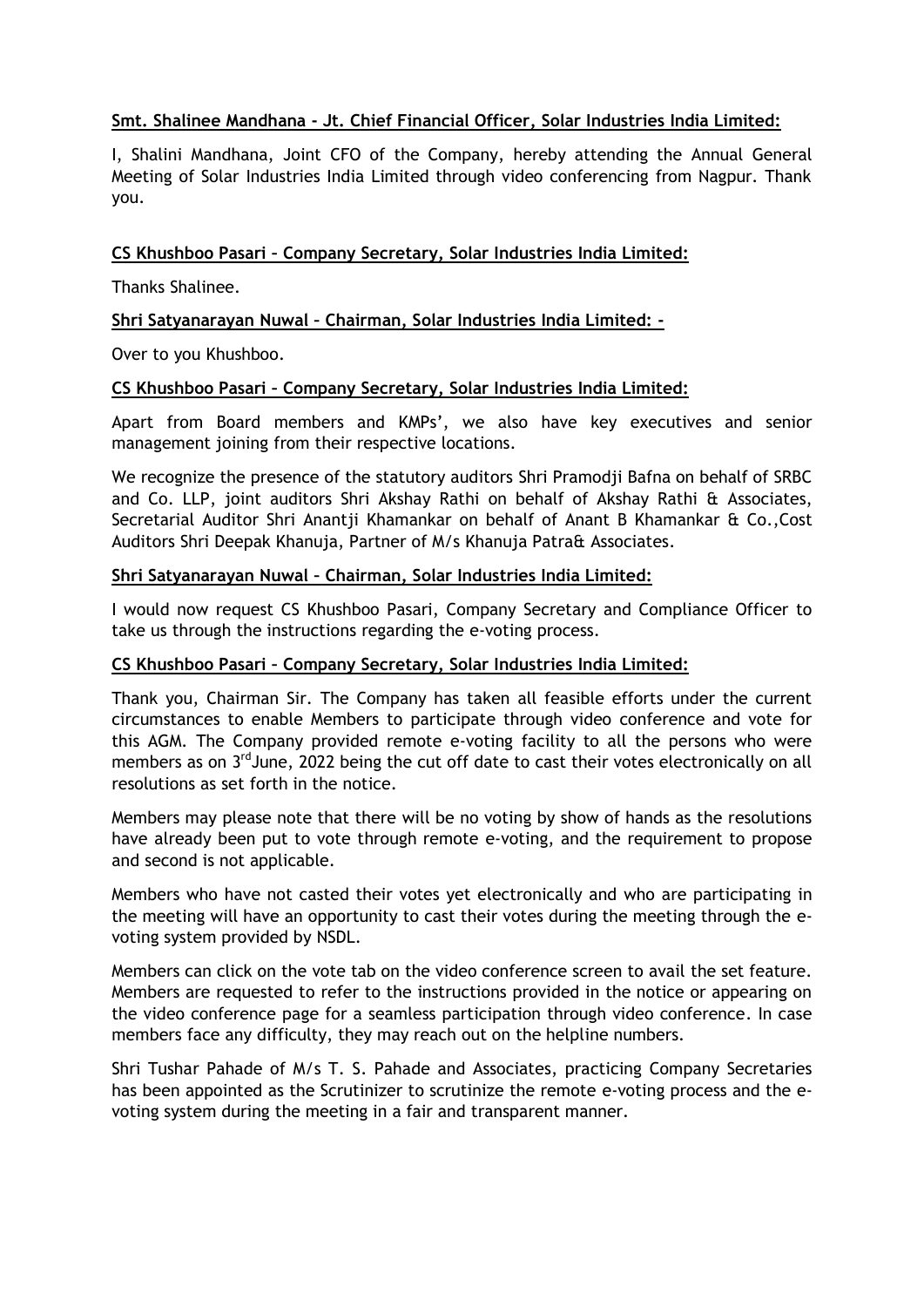Solar has scripted the success stories by expanding its offerings for mining and defence applications. Our intent to create sustainable value for all the stakeholders, drives excellence and sets us on the path to prosperity. *Unnati ke safar par.*

The visionary behind this value system is none other than the Chairman of Solar group Shri Satyanarayanji Nuwal. With these words, may I now request Chairman Sir to address the members of the Company. Thank you.

#### **Shri Satyanarayan Nuwal – Chairman, Solar Industries India Limited:**

Namaskar, a very good morning to all. Dear shareholders, it gives me great pleasure to welcome you at the  $27<sup>th</sup>$ Annual General Meeting of your Company. It is also an honor to share the highlights of the Company's performance during the year and future plan with you.

We have secured outstanding progress in the financial year 2021-22. Robust growth across all sectors have enabled us to surpass yearly revenue targets where our sales stood at ₹ 3,948 crores compared to₹2,516 crores with a massive rise of 57%.

The global price rise across commodities was driven by a rebound in economies across the world which resulted in price inflation. Despite inflationary headwinds the Company registered a 43% growth in EBITDA during the period under review was ₹767 crores in comparison with the previous fiscal's figure of ₹ 536 crores.

The EBITDA margins continue to remain healthy at 19.43% level, which reflects both good planning and strong operational performance.

Your Company continues to practice of consistently rewarding shareholders, who repose confidence in us, with a dividend of 375% on the face value of  $\overline{z}/$ -of our share.

In overseas market, the economic turnaround is quite visible, especially in the countries where we have a presence. Hence our overseas expansion strategy is proving to be quite advantageous as of today.

The Company closed the financial year with a strong order book for the upcoming year with the order worth Rs.2,982 crores in hand to be executed in coming years.

It is also pleasure to inform you that in line with government's objective of promoting indigenous production in the defence sector, the government has bolstered the Indian defence sector by allocating 25% of defence R&D budget to the private sector, which will go a long way towards breaking the public sector's monopoly on creating cutting edge military equipment.

We always focus on health, safety and Environment as an integral part of our business process and a key to our existence. We lay great emphasis on providing hands on training to our employees at all levels to create awareness on all aspects of safety.

We continue to enhance our social engagement as we firmly believe that it is our moral responsibility to provide support to our neighborhoods and to our society at large.

We covered areas such as education, school infrastructure, health and maintenance of ecological balance as these are essential for the health and happiness of our communities.

I thank our entire Solar team for their dedication, continuous hard work and commitment which has helped your Company to be counted amongst the top global Companies in the high energetic materials sector.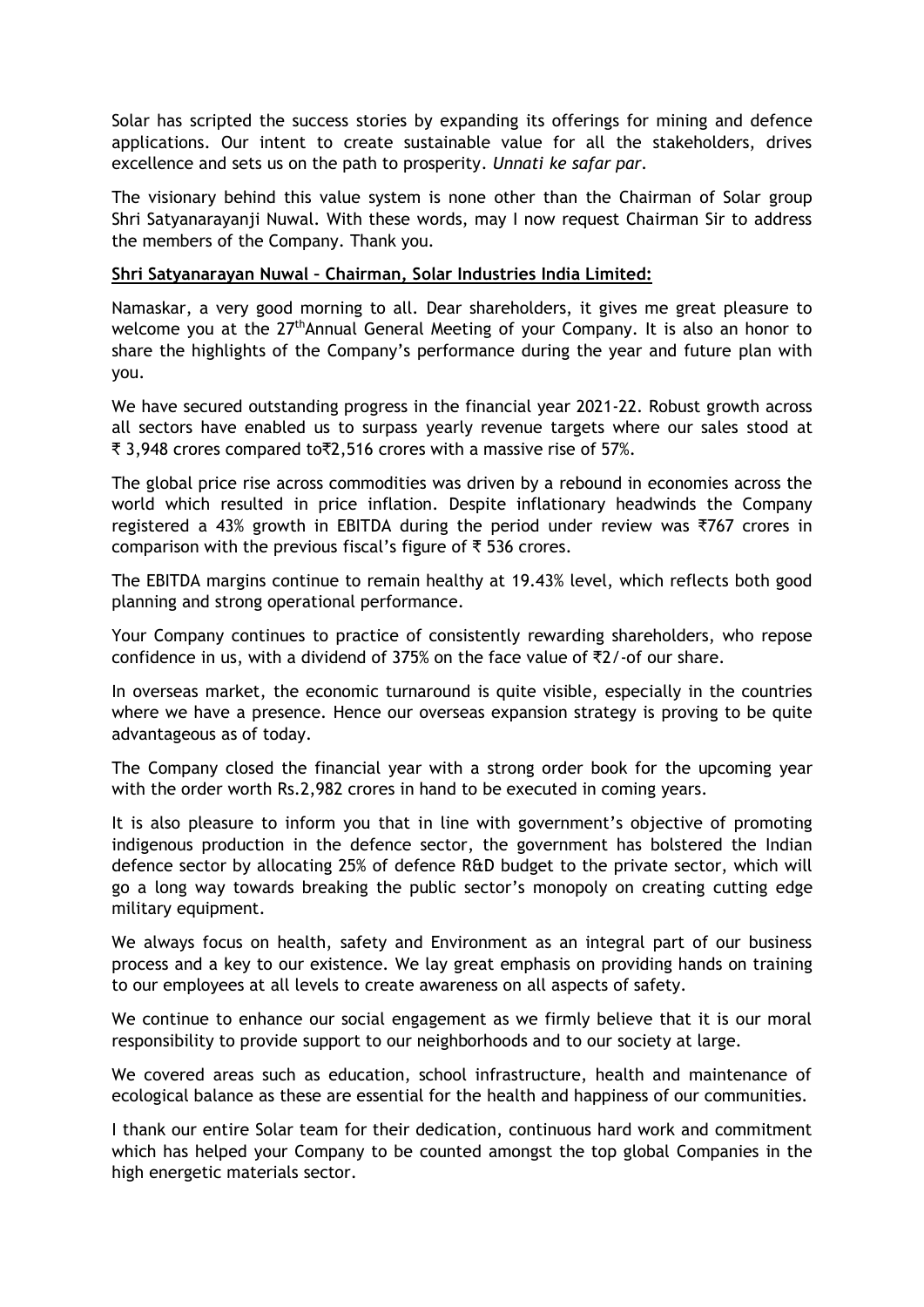I would like to assure you all that despite facing the challenges and unmindful of naysayers, your Company will continue to surge ahead with our committed holistic approach of transparent and ethical working.

I thank, our Directors, for their constant guidance and support. Finally, I thank all esteemed shareholders for reposing their confidence in us. Thank you.

I now request and authorise, Company Secretary, to provide a summary of the Auditors' Report.

#### **CS Khushboo Pasari – Company Secretary, Solar Industries India Limited:**

Thank you, Sir. The Statutory Auditors, M/s SRBC and Company LLP and M/s Akshay Rathi and Associates (Joint Auditors) and the Secretarial Auditor Shri Anantji Khamankar has expressed unqualified opinion in their respective audit reports for the financial year 2021- 22. There were no qualifications, observations, or adverse comments on the financial statements and matters which had any material bearing on the functioning of the Company.

The statutory auditors report on the standalone and consolidated financial statements are available on the page numbers 134 and 207 of the Annual Report. Secretarial audit report is enclosed as Annexure B1 to the Boards Report on the page number 81 of the Annual Report. Thank you.

#### **Shri Satyanarayan Nuwal – Chairman, Solar Industries India Limited:**

Thank you. As the notice is already circulated to all members, I take the notice convening the meeting as a read. With the permission of the members, will now take up the resolution by calling the brief description of it, and take the resolution as read.

The statement annexed to the notice in connection with the special business contains the objective for the resolution are proposed to be passed.

We will open the floor for any question by members after the resolution are tabled. Now let us take up the agenda items. I now request and authorise Company Secretary to read the agenda item.

#### **CS Khushboo Pasari – Company Secretary, Solar Industries India Limited:**

Thank you, Chairman Sir, in terms of the notice of the  $27<sup>th</sup>$  Annual General Meeting, following items are to be considered at this meeting. Let us take the ordinary business.

To proceed with, the first item on the agenda as per the notice is to consider and adopt the audited financial statements, (both standalone and consolidated) as at 31<sup>st</sup>March, 2022, the profit and loss account as on that date and the report of Board of Directors and Auditors there on.

The Company's account for the year ended March 31, 2022 along with the Directors and Auditors report, a letter to the shareholders and the Management and Discussion Analysis Report were circulated to all the members of the Company. As there were no qualifications, observations or adverse comments on the financial statements and matters which have any material bearing on the functioning of the Company. With the permission of Chair I would like to take them as read. This agenda item has been proposed to be passed as an Ordinary Resolution.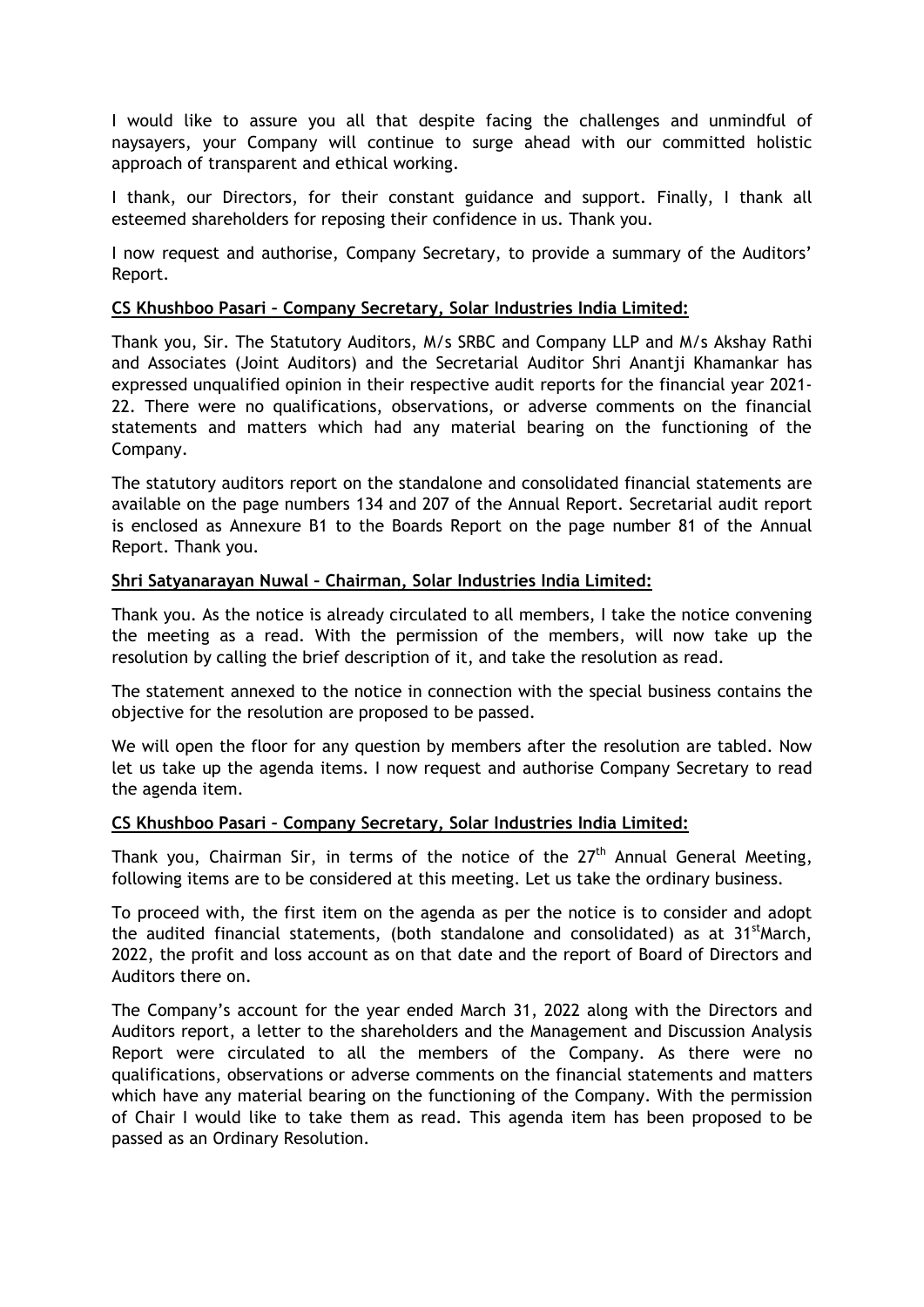The second item on the agenda as per the notice, is to declare a final dividend on equity share for the year ended March 31, 2022.The Board of Directors has recommended a final dividend of ₹7.50 per equity share that is 375% of the face value.

Members are requested to pass this resolution as an Ordinary Resolution.

The Third item on the agenda as per the notice is to appoint Shri Suresh Menon who retires by rotation as a Director. The aforesaid item is proposed to be passed as an Ordinary Resolution.

The Fourth item on the agenda as per the notice, is to reappoint M/s SRBC &Co., LLP, Chartered Accountants and M/s Gandhi Rathi & Co., Chartered Accountants as a joint Statutory Auditors of the Company for a period of 5 years commencing from the conclusion of this 27<sup>th</sup>Annual General Meeting till the conclusion of 32<sup>nd</sup>and Annual General Meeting of the Company. The said agenda item is proposed to be passed as an Ordinary Resolution.

I request Shri Satyanarayanji Nuwal to pass on the Chair to Shri Dilipji Patel, Independent Director and Chairman of the Audit Committee for the  $5<sup>th</sup>$  Agenda item as he is interested in the same.

# **Shri Satyanarayan Nuwal – Chairman, Solar Industries India Limited: -**

I vacate the Chair for agenda item number 5 and pass on the same to Shri Dilipji Patel.

#### **Shri Dilip Patel - Non Executive Independent Director, Solar Industries India Limited:**

Thank you, Sir. Yes, I accept the Chair for the agenda item number 5.

#### **CS Khushboo Pasari – Company Secretary, Solar Industries India Limited:**

Now we will consider the special business. The Fifth item on the agenda as per the notice is to reappoint Shri Manishji Nuwal as a Managing Director of the Company liable to retire by rotation for a period of 5 years from April 1, 2022 to March 31, 2027 and revision in terms of his remuneration. The said agenda item is proposed to be passed as an ordinary resolution.

Before taking up the next agenda, I request Dilip Patel Sir to pass the chair to Shri Satyanarayanji Nuwal.

#### **Shri Dilip Patel – Non Executive Independent Director, Solar Industries India Limited:**

Yes, I vacate and pass on the Chair to Shri Satyanarayan Nuwal.

#### **Shri Satyanarayan Nuwal – Chairman, Solar Industries India Limited:**

I accept the Chair.

#### **CS Khushboo Pasari – Company Secretary, Solar Industries India Limited:**

Thank you, Sir. The Sixth item on the agenda as per the notice is to increase the limits of borrowings from ₹1500 crores to ₹3000 crores under section 180(1)(c) of the Companies Act, 2013 the said agenda item is proposed to be passed as a Special Resolution.

The Seventh item on the agenda is to increase the limits of providing security from ₹1500 crores to ₹3000 crores under section 180(1)(a) of the Companies Act, 2013 in connection with the borrowings of the Company. The said agenda item is proposed to be passed as a Special Resolution.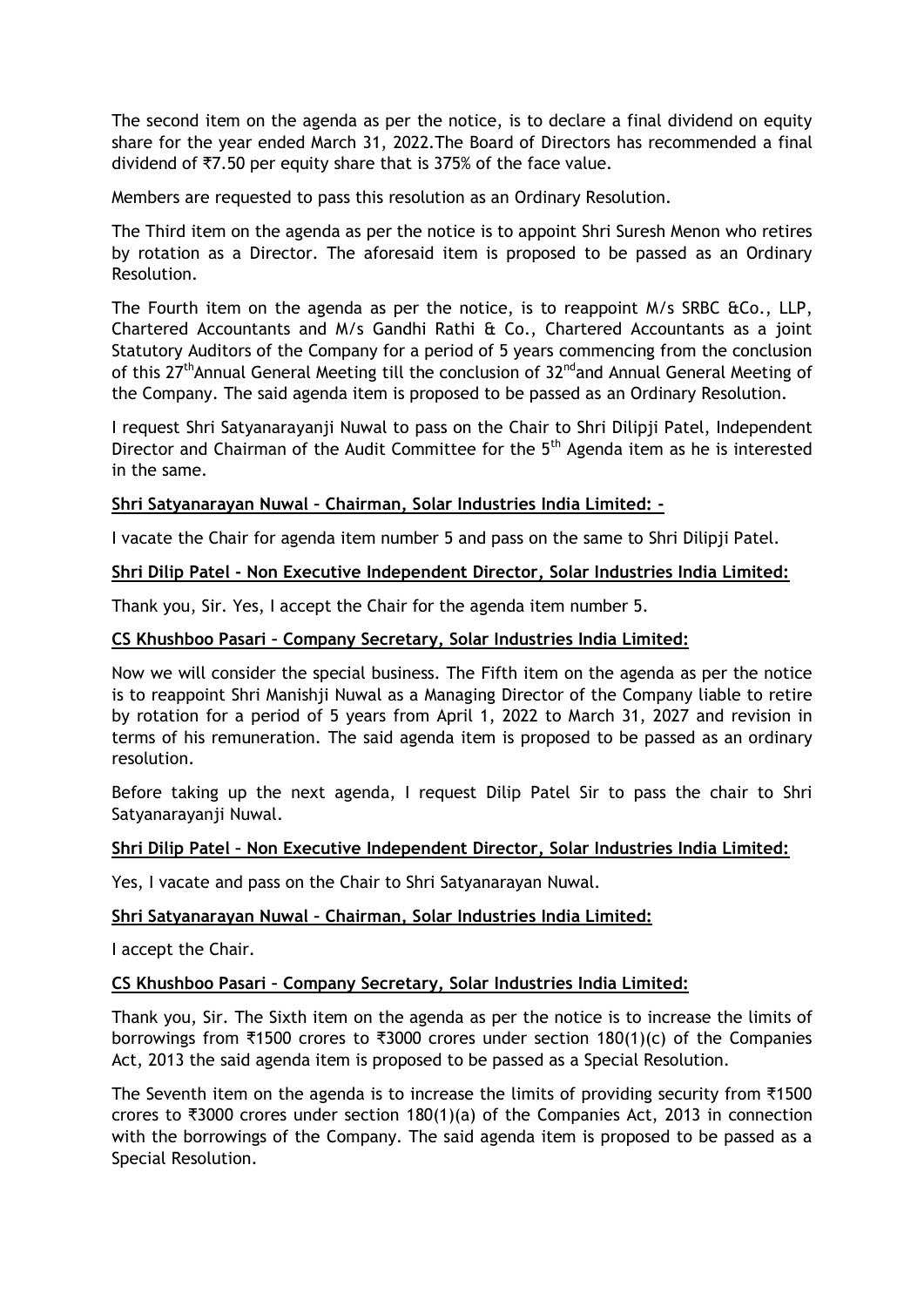The Eighth item on the agenda is to appoint Shri Sanjay Sinha as a Non-Executive Independent Director of the Company who was appointed as an Additional Director by the Board of Directors in their meeting dated May 3, 2022 to hold office up to the date of this Annual General Meeting. The said agenda item is proposed to be passed as a Special Resolution.

The Ninth item on the agenda as per the notice is to ratify the remuneration of the Cost Auditors for the financial year ending March 31,2023. This agenda item has been proposed to be passed as an Ordinary Resolution.

All the agenda items as per the notice have been placed before the shareholders. Over to you Chairman, Sir.

#### **Shri Satyanarayan Nuwal – Chairman, Solar Industries India Limited:**

We have 9 members as speakers who have registered themselves for the question and answer session. Before we commence the session, I request Khushboo Pasari, Company Secretary and Compliance Officer to share a few guidelines for the question and answer session.

#### **CS Khushboo Pasari – Company Secretary, Solar Industries India Limited:**

Thank you, Sir. We have 9 registered speakers. The question and answer session will be anchored by CS Jayanee Puranik and she will call the pre-registered speaker shareholders to speak one by one. Members are requested to turn on your video when you are projected on the broadcast screen. Kindly unmute yourself and proceed to ask the question.

Members are also requested to introduce themselves by mentioning their name, folio number and the location from where they are joining.

Members are requested to restrict their questions to 2 minutes so that all the speakers may get an opportunity to speak. To avoid repetition, the Company officials will respond to all the questions at the end.

Once you have asked the question, you can log off and continue to watch the proceedings of the meeting.

Members may also note that the Company reserves the right to limit the number of Members asking questions depending upon the availability of time.

Over to you moderator CS Jayanee Puranik. Thank you.

#### **CS Jayanee Puranik (Moderator) - Solar Industries India Limited:**

Thank you, Ma'am. Good morning, all, I CS Jayanee Puranik. I will call the pre-registered speaker shareholder one by one. Members are requested to restrict their question to 2 minutes. The first speaker is Mr. Chinmay Tarkas. Sir, you are now being unmuted and placed in the meeting. Please start your video and ask the question.

#### **Mr. Chinmay Tarkas :- Shareholder**

Good morning, Sir. Hello.

#### **Shri Satyanarayan Nuwal – Chairman, Solar Industries India Limited:**

Good morning, Good morning.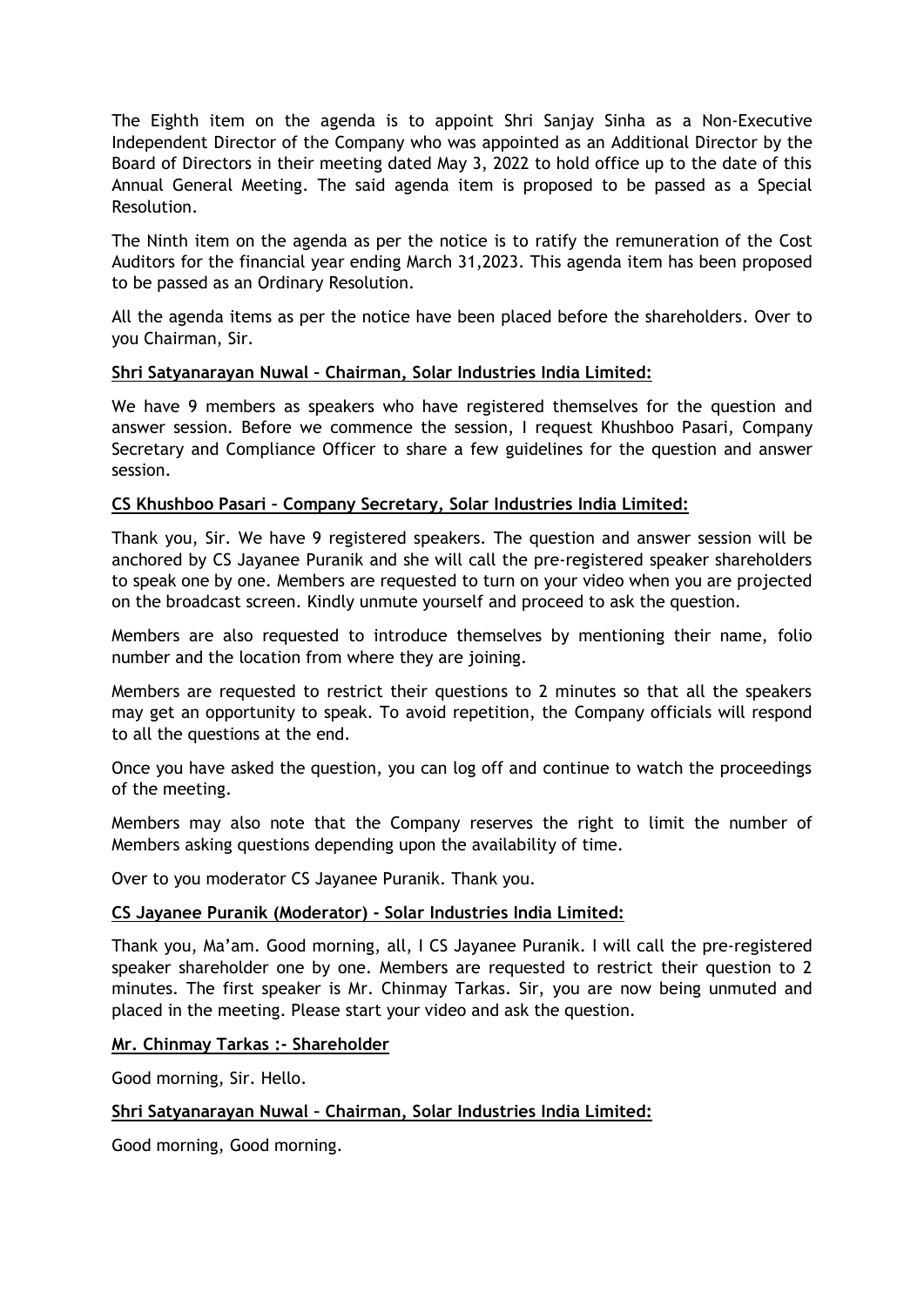# **Mr. Chinmay Tarkas :- Shareholder**

Good morning, Sir. Hello.

My name is Chinmay Tarkas. I'm from Mumbai. I am an investor. At the outset, I would like to congratulate the entire Solar team for the very good performance and a growth under the amicable chairmanship of Mr. Satyanarayan Nuwalji and dynamic leadership of MD Sir Mr. Manish Nuwalji.

Your current integrated report is so excellent. It covers detailed analysis of performance, governance and other regulatory aspect, and I must compliment your compliance team for that.

My question is, when Company is planning to issue bonus shares to us as a shareholder, considering the great performance of the Company? I request the Chairman, Sir and management to consider my request. Thank you, Sir.

#### **CS Jayanee Puranik (Moderator) - Solar Industries India Limited:**

Thank you, Sir. The second speaker is Ms. Shilpa Bhalotiya. Madam, you are now being unmuted and placed in the meeting. Please start your video and ask the question.

Madam, you can ask your question.

#### **Ms. Shilpa Bhalotiya :- Shareholder**

Am I audible. Am I audible.

#### **CS Khushboo Pasari – Company Secretary, Solar Industries India Limited:**

Yes, ma'am you are audible.

Good morning.

#### **Shri Milind Deshmukh:- Executive Director, Solar Industries India Limited**

Madam, you are breaking. Can you just reconnect? You're breaking.

OK.

Voice is breaking. Can you reconnect please?

#### **Ms. Shilpa Bhalotiya :- Shareholder**

Am I audible now?

#### **Shri Milind Deshmukh:- Executive Director, Solar Industries India Limited**

Yes yeah. It's better.

#### **Ms. Shilpa Bhalotiya :- Shareholder**

Answering the question, I wanted to ask you …. see the whole mining and effect. (Voice not audible)

#### **Shri Milind Deshmukh:- Executive Director, Solar Industries India Limited**

Madam, you are still breaking. I would suggest you check your connection, then we'll give you a chance again after a few minutes.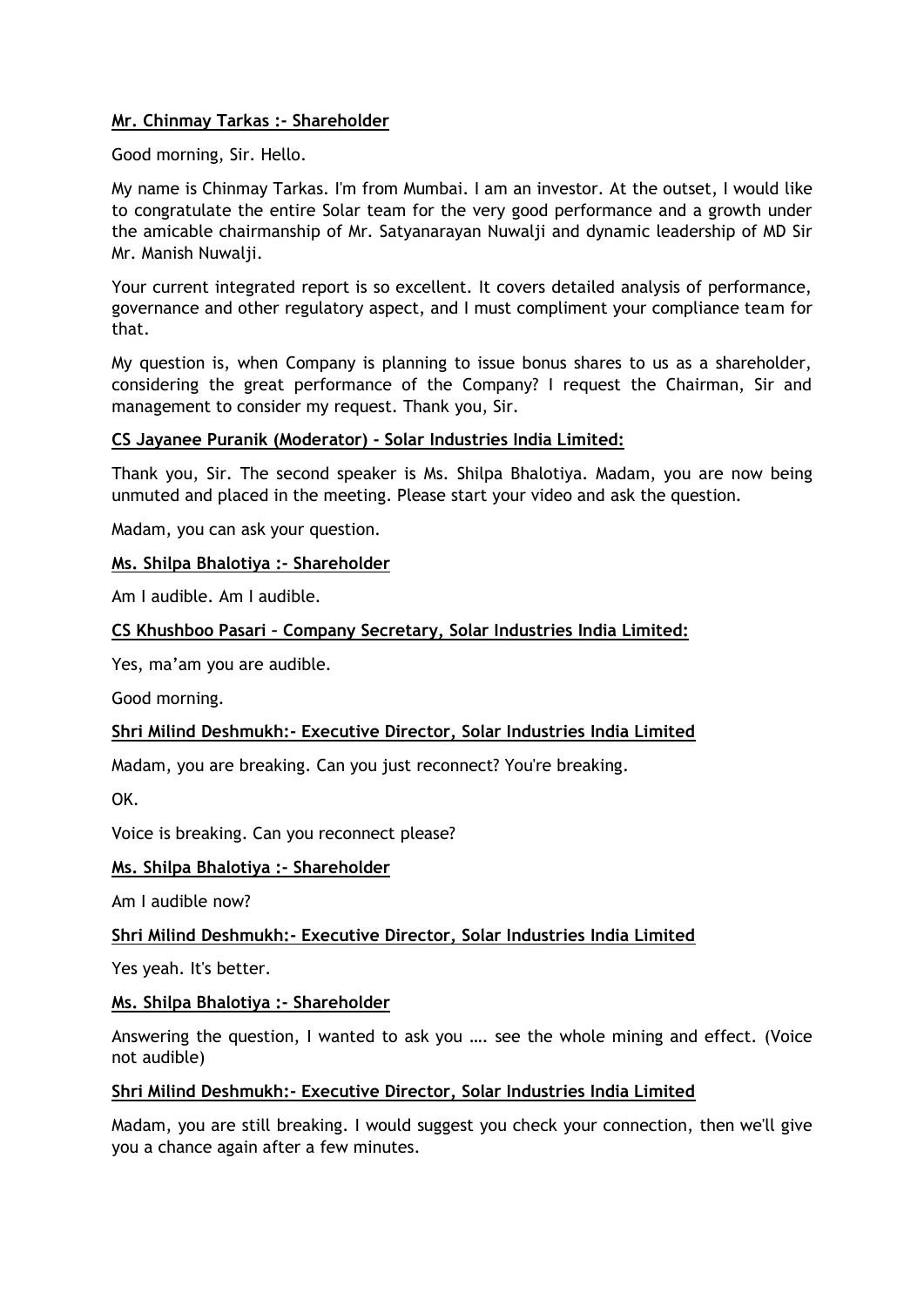# **Ms. Shilpa Bhalotiya :- Shareholder**

Right Right.

# **CS Jayanee Puranik (Moderator) - Solar Industries India Limited:**

We will move to Third speaker. Mr. Ashish Munot. Sir, you are now being unmuted and placed inthe meeting, please start your video and ask the question.

# **Mr. Ashish Munot :- Shareholder**

Hello

# **Shri Milind Deshmukh:- Executive Director, Solar Industries India Limited**

Yes, Sir. Go ahead.

#### **Mr. Ashish Munot :- Shareholder**

Yeah, hello everyone, hello. I am Ashish Munot from Nagpur. I thank the Company Chairman, MD, Board of Directors and employees of Solar for working hard in this covid time and giving an excellent result.

I am a proud shareholder of solar from past many years I have a question on your international subsidiaries. How your international subsidiaries have performed?

#### **CS Jayanee Puranik (Moderator) - Solar Industries India Limited:**

OK, Sir, the Fourth speaker is Mr. Rahul Nuwal. Sir you are now being unmuted and placed in the meeting. Please start your video and ask the question.

#### **Mr. Rahul Nuwal :- Shareholder**

*Chairman sir mai Rahul Kailash Nuwal, Solar Industries India limited ka Promoter hu. Mere Parivar sahit meri Solar Industries India limited me 29.26% shareholding hai. Aapne jo Satyanarayanji aur Manishji Nuwal ki salary takriban 10 guna badha li hai vo bhi Kailashji Nuwal ko beimani se nikalne ke baad kya ye shareholders ke saath beimaani nahi hai jabki aapne covid ke samay galat non ethical disclosure diya aur employees ki 2 mahine ki salary deduct kari hai. Jiska humne purjor virodh bhi kiya aur humne prastav bhi diya tha ki hum founder promoter salary nahi lenge aur us prastav par mene salary nahi li. Mere vichar se aapka jo resolution hai Satyanarayanji aur Manishji Nuwal ki salary increase incase of Loss or Profit galat hai aur ye ek Special Resolution hai na ki Ordinary Resolution. Please jaankari de.*

#### **CS Jayanee Puranik (Moderator) - Solar Industries India Limited:**

The Fifth Speaker is Mr. Nilesh Biyani. Sir, You are now being unmuted and placed in the meeting. Please start your video and ask the question.

#### **Mr. Nilesh Biyani :- Shareholder**

Hello.

#### **CS Jayanee Puranik (Moderator) - Solar Industries India Limited:**

Yes, sir you are audible.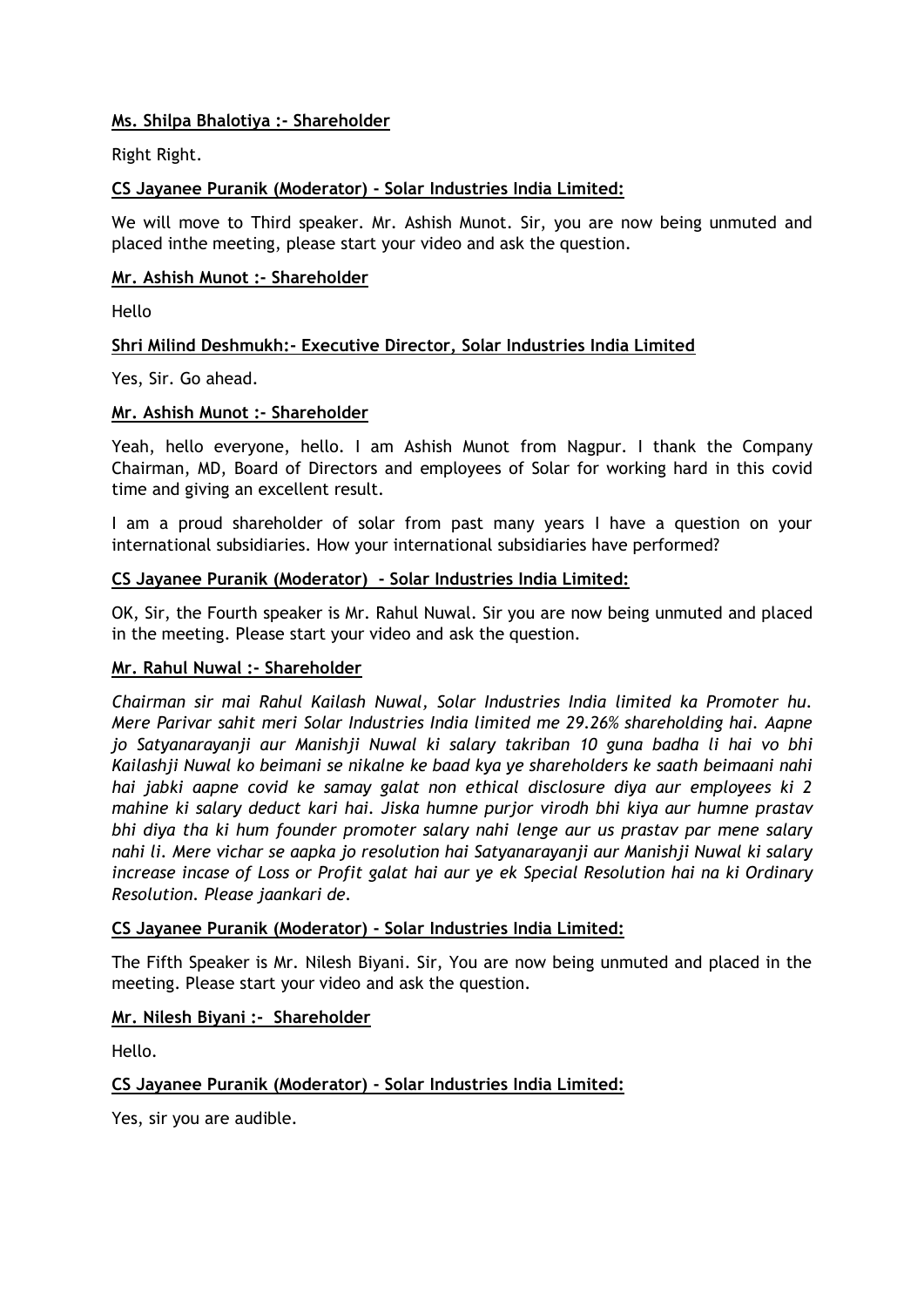# **Mr. Nilesh Biyani :- Shareholder**

Now ma'am, I'm audible?

#### **Shri Milind Deshmukh:- Executive Director, Solar Industries India Limited**

Yes, you are.

#### **Mr. Nilesh Biyani :- Shareholder**

Good morning, everyone. I am Nilesh Biyani an investor from Bangalore, ma'am I want to know about the strategic investment of the Company i.e the investment with a Zmotion autonomous and Skyroot.

#### **CS Jayanee Puranik (Moderator) - Solar Industries India Limited:**

OK. The Sixth speaker is Mr. Mohan Rathi Sir. Sir, you're now being unmuted and placed in the meeting. Please start your video and ask the question.

#### **Mr. Mohan Rathi :- Shareholder**

Hello everyone. Myself Mohan Rathi. I am a shareholder from Nagpur.

#### **Shri Milind Deshmukh:- Executive Director, Solar Industries India Limited**

Yes, Sir, go ahead.

#### **Mr. Mohan Rathi :- Shareholder**

Yeah, I'm very thankful to the Managing Director and Chairman Sir for giving us an exhaustive performance of the Company.

I think I have received Annual Report online also so there is no questions left from us. Every year solar has been surprising us with marvelous performance. Sir, can you share the guidance for the next year?

Thank you.

#### **CS Jayanee Puranik (Moderator) - Solar Industries India Limited:**

The Seventh speaker is Shri Kailash Chandra Nuwal. Sir, you are now been unmuted and placed in the meeting. Please start your video and ask the question.

#### **Mr. Kailashchandra Nuwal :- Shareholder**

*Chairman Sir, mei Kailash Chandra Nuwal Solar Industries India Limited ka founder aur promoter hu. Mere Parivar sahit meri Solar Industry india Limited me 29.26% Shareholding hai. Aapne jo abhi Rajasthan Explosive and Chemical Limited ka disclosure diya hai uska disclosure 2017 me kyun nahi diya gaya jab ki aapka agreement unke sath 2017 se hai. Rajasthan Explosive and Chemical Limited ke baare me purana anubhav ye he ki ye ek imaandar aur neeti se chalne wali Company nahi hai. Is Company par bahut gambhir case lage hai, jesiki bina licence explosive bechna aur explosive ko excise chorikar ke bechna. Isme excise chorivale case me A.K Jain jo ki RECL ke director the aur fir Solar Industries India Limited me director rahe unko jail bhi jana pada. Aap aisi Company me investment kyu kar rahe hai. Kripya karan bataye.*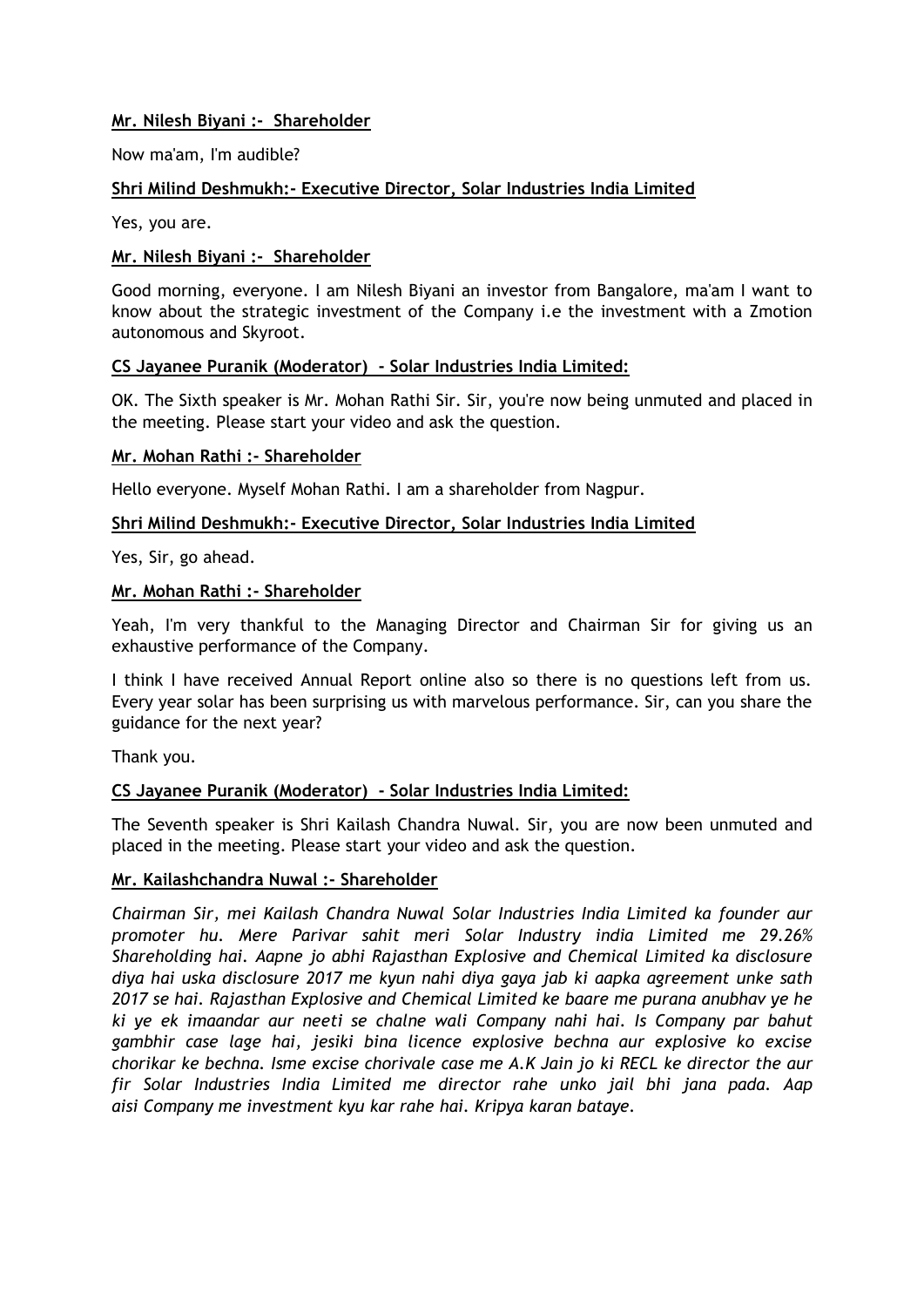# **CS Jayanee Puranik (Moderator) - Solar Industries India Limited:**

The Eighth speaker is Mr. Krishnakumar Mohta, sir you are now being unmuted and placed in the meeting. Please start your video and ask the question.

#### **Mr. Krishna Kumar Mohta:- Shareholder**

Yeah, I'm thankful very much for Solar or giving me an opportunity to place my views and at the same time I'm thankful to Solar for giving such an excellent result. I want to know that even after such good profits, why Solar Industries have declared a dividend of 7.5 per share. Whereas a shareholder we were expecting a higher dividend in that. Thank you.

#### **CS Jayanee Puranik (Moderator) - Solar Industries India Limited:**

Thank you, Sir. The Ninth speaker is Mr. Sadananda Sastry. Sir, you are now being unmuted and placed in the meeting. Please start your video and ask the question.

#### **Mr. Sadananda Sastry:- Shareholder**

Hello

# **Shri Milind Deshmukh:- Executive Director, Solar Industries India Limited**

Yes. We can hear you, we can hear you.

# **Mr. Sadananda Sastry :- Shareholder**

Yeah Sir, good morning, Sir. Good morning, good morning.

I am Sadananda Sastry from Bangalore.

# **CS Khushboo Pasari – Company Secretary, Solar Industries India Limited:**

Sir you are not audible.

#### **Mr. Sadananda Sastry :- Shareholder**

I had requested….. (voice not audible) so you're….

#### **Shri Milind Deshmukh:- Executive Director, Solar Industries India Limited**

Sir, your voice is breaking. Can you reconnect, Sir?

#### **Mr. Sadananda Sastry :- Shareholder**

For this one, the other the Annual Report on the performance so that I can write after receiving your Annual Report physical copy, I will write to you. You can answer to my question, Sir.

#### **Shri Milind Deshmukh:- Executive Director, Solar Industries India Limited**

Alright, noted. Hello, yes, we heard you Sir. We have noted it.

#### **Mr. Sadananda Sastry :- Shareholder**

You know you are noted and you send me at least please. There is a physical copy of The Annual Report.

#### **Shri Milind Deshmukh:- Executive Director, Solar Industries India Limited**

We will do that, Sir. We will send you the physical.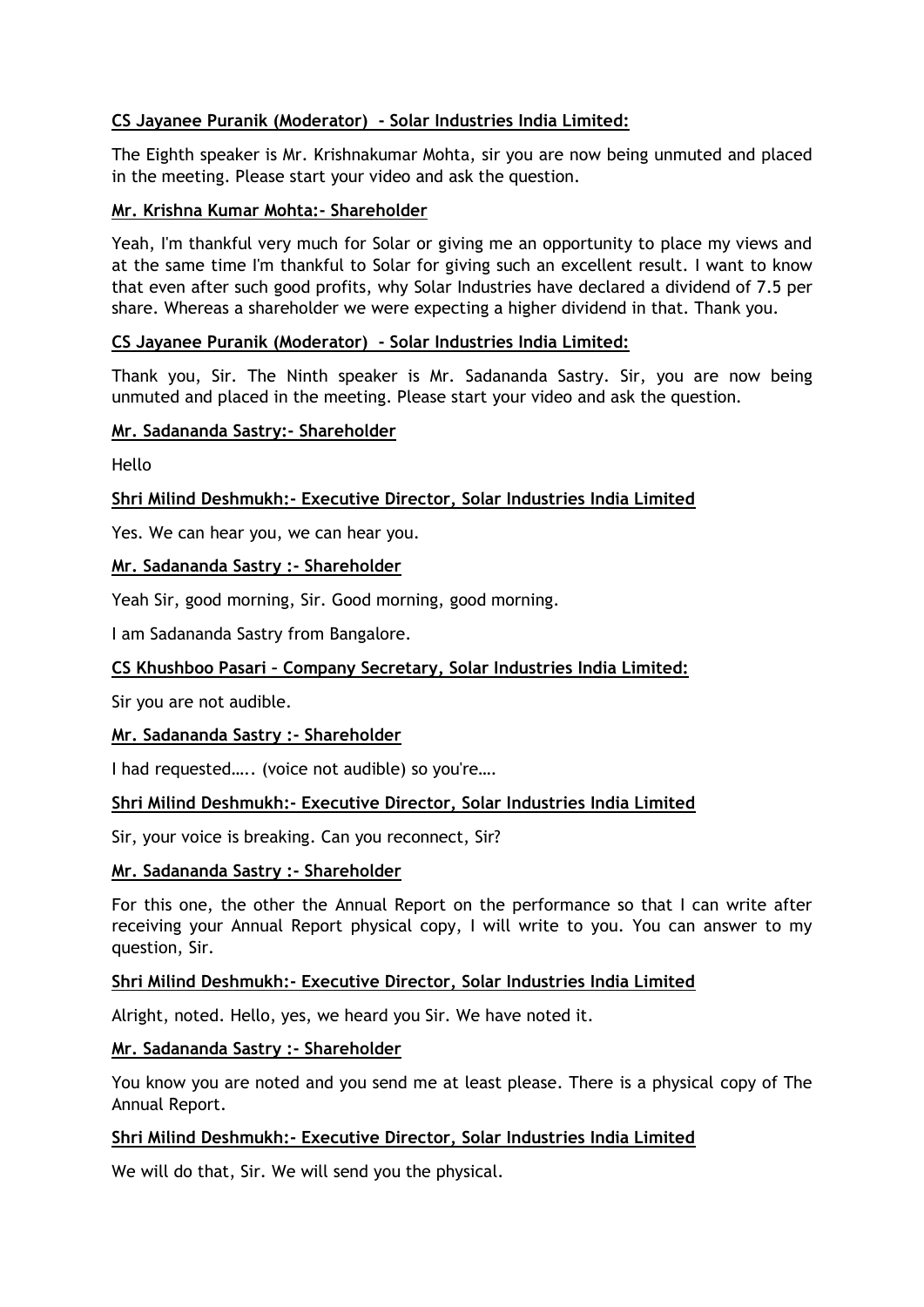# **Mr. Sadananda Sastry :- Shareholder**

Yeah, OK.

Then I will write and they can answer them.

Thank you, thank you.

#### **CS Jayanee Puranik (Moderator) - Solar Industries India Limited:**

Now we will take second speaker Ms. Shilpa Bhalotiya. Madam you are now being unmuted and placed in a meeting. Please start your video and ask the question.

#### **Ms. Shilpa Bhalotiya :- Shareholder**

Am I audible now? Yes, you are.

OK, greetings everyone, I'm an investor from Nagpur attending this AGM. I thankthe Company for considering my question. I want to ask with renewable energy coming in, how do you see that affecting coal mining and its effect on Solar?

#### **Shri Milind Deshmukh:- Executive Director, Solar Industries India Limited**

Noted your question, Ma'am. Thank you. Thank you.

# **CS Khushboo Pasari – Company Secretary, Solar Industries India Limited:**

Now we will answer the questions raised by this registered shareholder speakers. Question number one was of Mr. Chinmay Tarkas. Menon sir will be answering that question.

#### **Shri Suresh Menon – Executive Director, Solar Industries India Limited**

Thank you, Mr. Chinmayji, for your question. Your question was regarding the bonus share issues we have taken note of your suggestion and we will put up before the Board for further deliberation. Also, Solar believes in adding values to shareholders through business growth. Thank you.

#### **CS Khushboo Pasari – Company Secretary, Solar Industries India Limited:**

Question number 2 was of Shilpa Bhalotiya ma'am. It was regarding renewable energy.

#### **Shri Suresh Menon – Executive Director, Solar Industries India Limited**

Yes. I Suresh Menon will answer that question.

We expect renewable energy share in the overall energy basket to increase in the years to in the coming years. At the same time, the energy demand in absolute term is also increasing. This means that the share of coal in the energy basket will be lower and projected to be at 40% level of the total energy basket in absolute quantity terms, the coal demand will keep increasing. It is clearly evident from the various announcement from the Ministry of Coal that coal production from Coal India has to reach one billion ton and for the country it has to reach 1.5 billion ton.

All this indicates that the demand growth projected for coal and for Solar group is good. Thank you, Sir.

#### **CS Khushboo Pasari – Company Secretary, Solar Industries India Limited:**

The Third question was of Mr. Ashish Munot.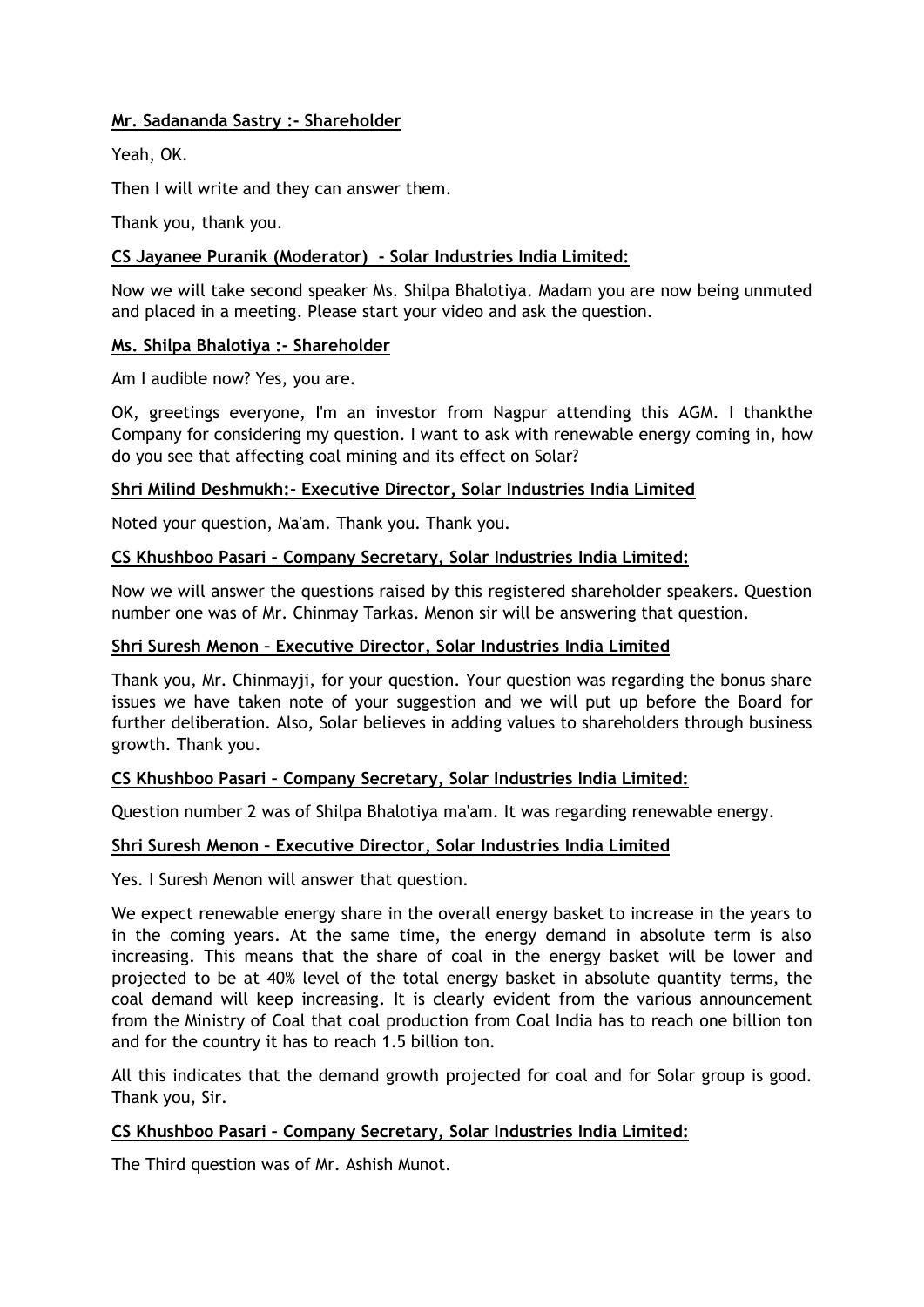# **Shri Suresh Menon – Executive Director, Solar Industries India Limited**

Yeah, I will answer. This was regarding the overall performance of all overseas subsidiary Companies.

Our international subsidiary Companies have performed well. Overseas subsidiary sales have grown 38% year on year from Rs. 869 crores to Rs. 1197 crores. Despite the COVID restriction and ongoing war giving challenges in supply chain and logistics.

Thank you, Sir.

#### **CS Khushboo Pasari – Company Secretary, Solar Industries India Limited:**

The question number 4 was of Mr. Rahul Nuwal. I would like to answer that question. There was no removal of any of the Directors. It was an automatic vacation of office due to non-compliances and non-disclosures on the part of respective Director. The other Director retired by rotation. The Company denies all the allegations raised by him. Employees were paid full salary even in the challenging covid times.

It is proposed as an Ordinary Resolution as the salary prescribed or remuneration proposed for the MD is within the limits of Companies Act and the SEBI LODR. There is no remuneration being paid to Shri Satyanarayan Nuwal from Solar Industries India Limited. There is no such proposal in the Annual Report or the notice of AGM. Thank you.

The Fifth question was of Mr. Nilesh Biyani.

#### **Smt. Shalinee Mandhana:- Joint CFO, Solar Industries India Limited**

Sure, yeah, I'll take the question. Asked by Mr. Nilesh on strategic investments by our Company. Solar industries as a strategic investment is planning to go into the fields of UAS is that is unmanned aerial systems and space applications.

Z Motion is an Indian startup Company which has expertise in the domain of unmanned aerial systems. Solar strategic investment in Z motion will strengthen its initiative to introduce weaponized unmanned aerial vehicles for offensive and counter drone systems or defensive roads.

Coming to Skyroot, this is also in startup and it's a first private sector Company to launch the space vehicle successfully.

We have invested in the Company with an intent to supply products for space applications. This will open the opportunities for the proposed business and that will also help us from investment angle and continuous supply of our finished products to them. Thank you.

#### **CS Khushboo Pasari – Company Secretary, Solar Industries India Limited:**

Question number 6 was of Mr. Mohan Rathi.

#### **Smt. Shalinee Mandhana :- Joint CFO, Solar Industries India Limited**

Yeah, I'll take it. Thank you Mr. Mohan Rathi for your question and during the financial year 2021-22 we have achieved a growth of 57% in the top line and for the coming year we are giving our guidance of 30% overall growth in the top line which includes 15% volume and 15% price rise. But the geopolitical crisis been continuously hovering around in the economy, we will keep updating for any change on the same. Thank you.